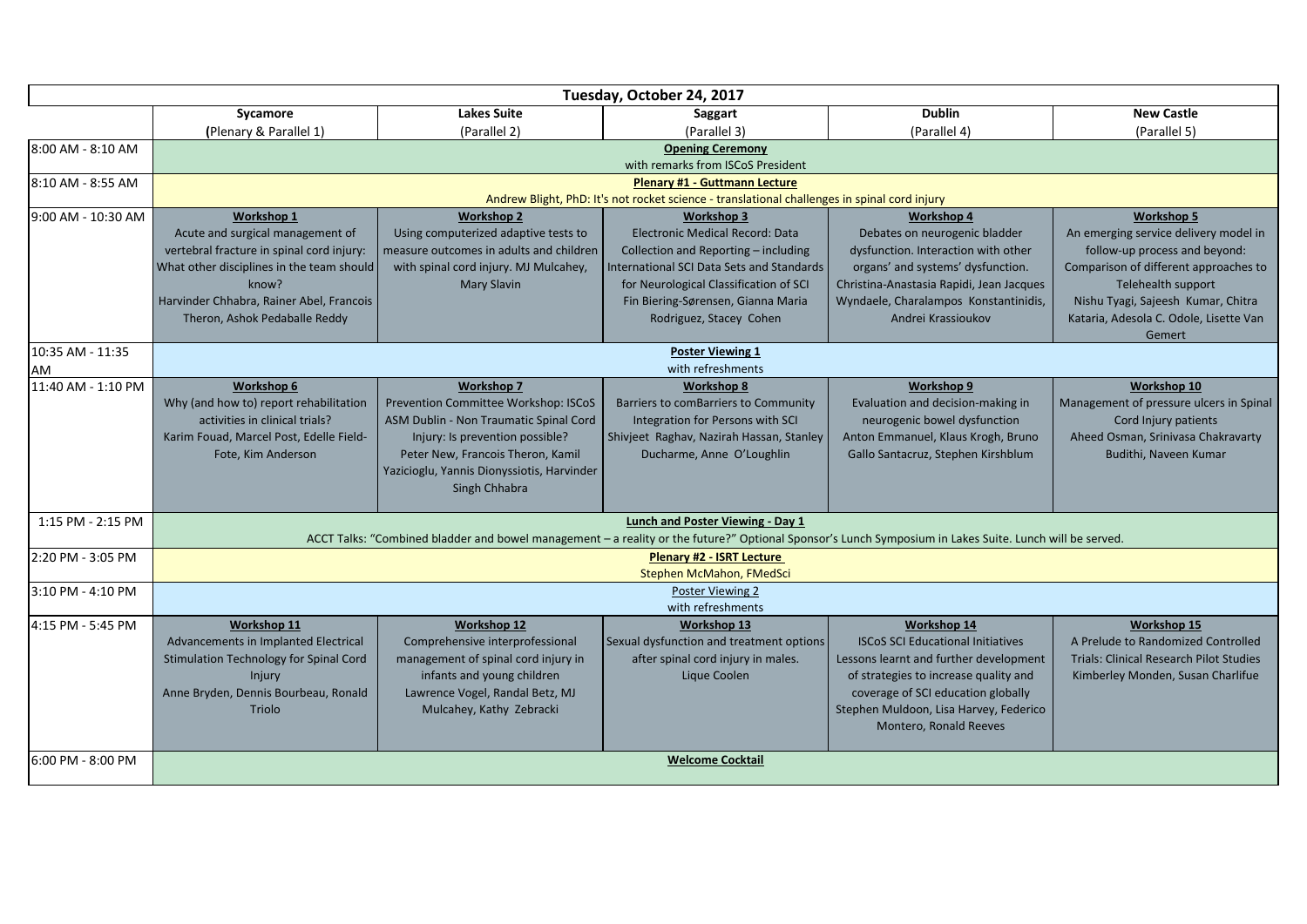| Wednesday, October 25, 2017 |                                                                                                                                                                  |                                                                                                                                                                                                                |                                                                                                                                                                                                                                                                                                                                                   |                                                                                                                                                                          |                                                                                                                                                                                                                        |  |  |
|-----------------------------|------------------------------------------------------------------------------------------------------------------------------------------------------------------|----------------------------------------------------------------------------------------------------------------------------------------------------------------------------------------------------------------|---------------------------------------------------------------------------------------------------------------------------------------------------------------------------------------------------------------------------------------------------------------------------------------------------------------------------------------------------|--------------------------------------------------------------------------------------------------------------------------------------------------------------------------|------------------------------------------------------------------------------------------------------------------------------------------------------------------------------------------------------------------------|--|--|
|                             | Sycamore                                                                                                                                                         | <b>Lakes Suite</b>                                                                                                                                                                                             | Saggart                                                                                                                                                                                                                                                                                                                                           | <b>Dublin</b>                                                                                                                                                            | <b>New Castle</b>                                                                                                                                                                                                      |  |  |
|                             | (Plenary & Parallel 1)                                                                                                                                           | (Parallel 2)                                                                                                                                                                                                   | (Parallel 3)                                                                                                                                                                                                                                                                                                                                      | (Parallel 4)                                                                                                                                                             | (Parallel 5)                                                                                                                                                                                                           |  |  |
| 8:00 AM - 8:55 AM           | <b>Discipline Specific Meeting 1</b><br>Annual network meeting for Spinal<br>cord Injury Occupational therapists,<br>SCIOT - Dr. Johanna Wangdell                | <b>Optional Sponsor's Breakfast</b><br>Symposium<br>07:30 Coffee & Croissants<br>08:00 Symposium                                                                                                               | <b>Discipline Specific Meeting 2</b><br>International Spinal Cord Injury Data Sets<br>Committee meeting - Prof. Fin Biering-<br>Sorensen                                                                                                                                                                                                          | <b>Discipline Specific Meeting 3</b><br><b>Spine Trauma Study Group Networking</b><br>meeting - Dr. Harvinder Chhabra                                                    | <b>Discipline Specific Meeting 4</b><br><b>Psycology Group - Stan Ducharme</b>                                                                                                                                         |  |  |
| 9:00 AM - 9:45 AM           | Plenary #3 - RHI Lecture<br>Professor Dame Nicky Cullum, DBE, PhD - Evidence-based pressure ulcer prevention and treatment in spinal cord injury - where are we? |                                                                                                                                                                                                                |                                                                                                                                                                                                                                                                                                                                                   |                                                                                                                                                                          |                                                                                                                                                                                                                        |  |  |
| 9:50 AM - 10:45 AM          | <b>Poster Viewing 3</b><br>with refreshments                                                                                                                     |                                                                                                                                                                                                                |                                                                                                                                                                                                                                                                                                                                                   |                                                                                                                                                                          |                                                                                                                                                                                                                        |  |  |
| 10:50 AM - 12:20 PM         | Workshop 16<br>Journal update: Spinal Cord, and<br><b>Spinal Cord Series and Cases</b><br>Lisa Harvey, Marcalee Alexander,<br>Marcel Post, John Steeves          | Workshop 17<br>Repurposing Acute Therapeutics For<br>Enhanced Recovery of Spinal cord Injury<br>(RATER-SCI)<br>John Kramer, Catherine Jutzeler,<br>Catherine Mercier, Dolor Soler, Armin<br>Curt, Frank Bradke | <b>Workshop 18</b><br>ISCoS-ISPRM-HI Collaborative Workshop<br>Supporting global disaster planning and<br>response for SCI in low resource settings<br>Jan Reinhardt, Kathleen Martin Ginis,<br>Peter Skelton, Rogier Broeksteeg, Jo<br>Armstrong, Toni Williams, Eric Weerts, Zi-<br>giang Han, Karin Postma, Kerstin<br>Wahman, James Middleton | Workshop 19<br>Comparing different innovative peer led<br>approaches that maximise life outcomes<br>for people affected by spinal cord injury<br>Hogberg, Kevin Schultes | <b>Workshop 20</b><br>Multidisciplinary Approach To The<br>Management of Spasticity in Spinal Cord<br>Injury<br>Lucy Robinson, Andrew Dickinson, John   Belgin Erhan, Murat Hancı, Claes Hultling,<br>Wagih S El Masri |  |  |
| 12:25 PM - 1:30 PM          | Lunch and Poster Viewing - Day 2<br>Optional Sponsor's Lunch Symposium                                                                                           |                                                                                                                                                                                                                |                                                                                                                                                                                                                                                                                                                                                   |                                                                                                                                                                          |                                                                                                                                                                                                                        |  |  |
| 1:35 PM - 3:05 PM           | <b>Discipline Specific Meeting 5</b><br><b>SCIPT meeting - Mrs. Ulla Bergner</b>                                                                                 | <b>Discipline Specific Meeting 6</b><br>Quality of Life Special Interest Group -<br>Dr. Susan Charlifue                                                                                                        | <b>Discipline Specific Meeting 7</b><br>Nurse meeting - Miss Debbie Green                                                                                                                                                                                                                                                                         | <b>Discipline Specific Meeting 8</b><br><b>Autonomic Standards Networking</b><br>Meeting - Dr. Jill Wecht                                                                | <b>Discipline Specific Meeting - 9</b><br>Consumer meeting - Ms. Jane Horsewell                                                                                                                                        |  |  |
| 3:10 PM - 4:10 PM           | <b>Poster Viewing 4</b><br>with refreshments                                                                                                                     |                                                                                                                                                                                                                |                                                                                                                                                                                                                                                                                                                                                   |                                                                                                                                                                          |                                                                                                                                                                                                                        |  |  |
| 4:15 PM - 5:45 PM           | <b>ISCoS AGM</b>                                                                                                                                                 |                                                                                                                                                                                                                |                                                                                                                                                                                                                                                                                                                                                   |                                                                                                                                                                          |                                                                                                                                                                                                                        |  |  |
| 7:30 PM - 11:45 PM          | <b>Conference Dinner</b>                                                                                                                                         |                                                                                                                                                                                                                |                                                                                                                                                                                                                                                                                                                                                   |                                                                                                                                                                          |                                                                                                                                                                                                                        |  |  |